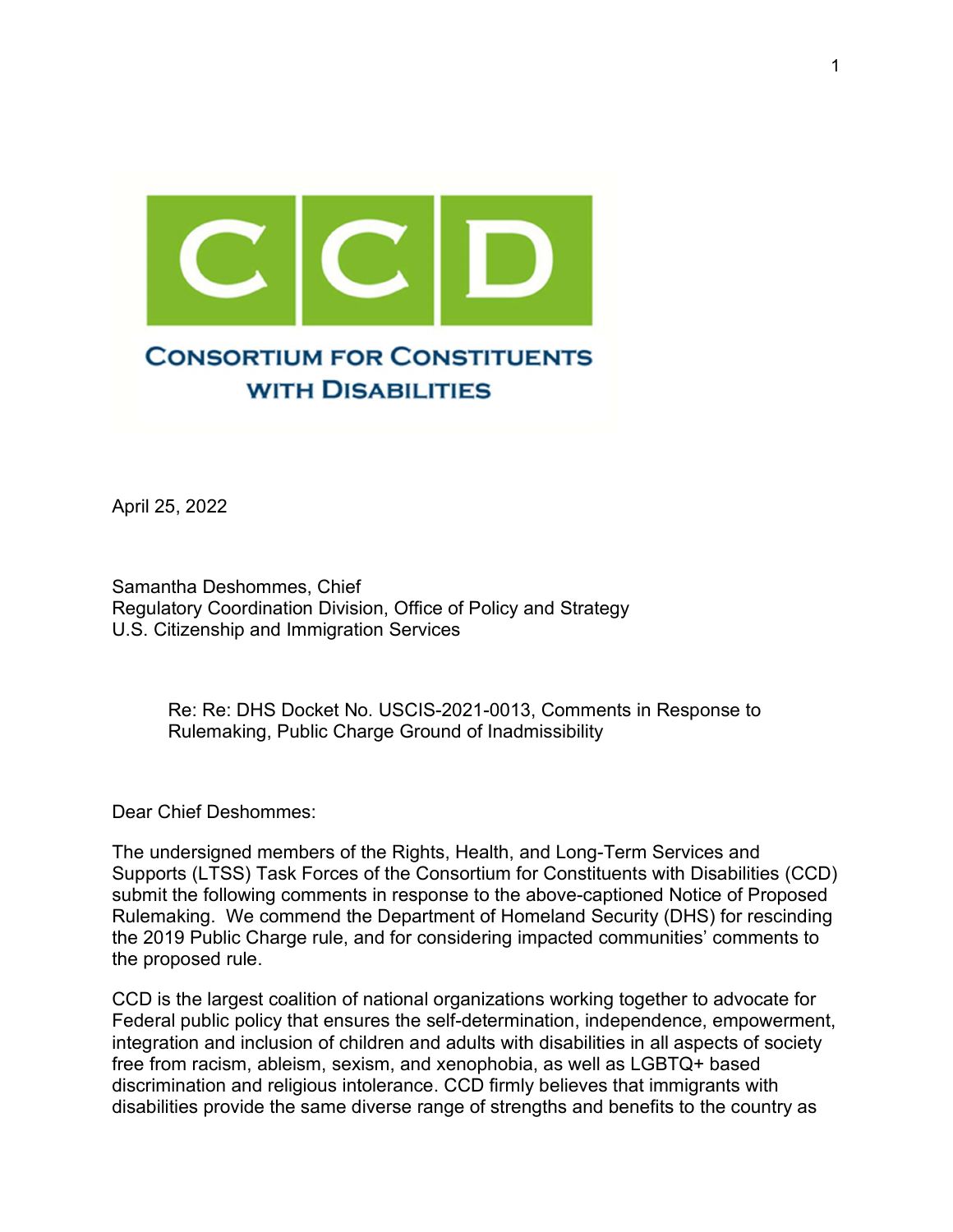all other immigrants, and therefore takes an interest in immigration policy. Although CCD's comments focus on recommendations for amending public charge regulations, we express our opposition to the Immigration and Nationality Act (INA)'s public charge rule. We believe that Section 212(a)(4) of the INA should be modified through legislation to eliminate public charge. The public charge rule is based on a racist and ableist clause in the INA that has existed since the 19th century in some form. The public charge rule has been of grave concern to the disability community because it has been used to target immigrants for adverse treatment based on disability.

Nonetheless, CCD provides our comments in order to develop a fair and nondiscriminatory approach to the public charge rule within the new regulations. We urge you to finalize a proposed rule that considers the rule's potential impact on people with disabilities.

Recommendation: Exclude long-term institutionalization from the definition of "Likely at any time to become a public charge" in § 212.21(a).

**Justification:** The proposed definition of public charge includes both receipt of Supplemental Security Income (SSI) and long-term institutionalization, which are factors that solely apply to people with disabilities. As discussed more fully below, we urge DHS not to consider either in the public charge test, and therefore, these factors should be removed from the definition in § 212.21(a).

Recommendation: We agree with DHS that "primarily dependent" rather than a lesser level of dependence is the right standard. We recommend a slight modification that respects the previous 1999 Field Guidance: "...primarily dependent for a recent and sustained amount of time with little prospect for change."

Justification: The 1999 Field Guidance indicates that "primarily dependent" does not mean that any individual who receives any amount of cash assistance for income maintenance would require a denial on public charge grounds. It also indicated that benefits received recently or for a longer time period are more predictive that a person will become primarily dependent. It says, "The longer ago an [individual] received such cash benefits […], the less weight these factors would have as a predictor of future receipt." It also says that the "length of time an applicant has received cash assistance is a significant factor."[1] The 1999 Field Guidance clarifies that subsistence should not be defined by benefits that families use to support work, such as health care, nutrition, or housing assistance. The definition – and its focus on a limited set of benefits – is aligned with the longstanding interpretation of the law.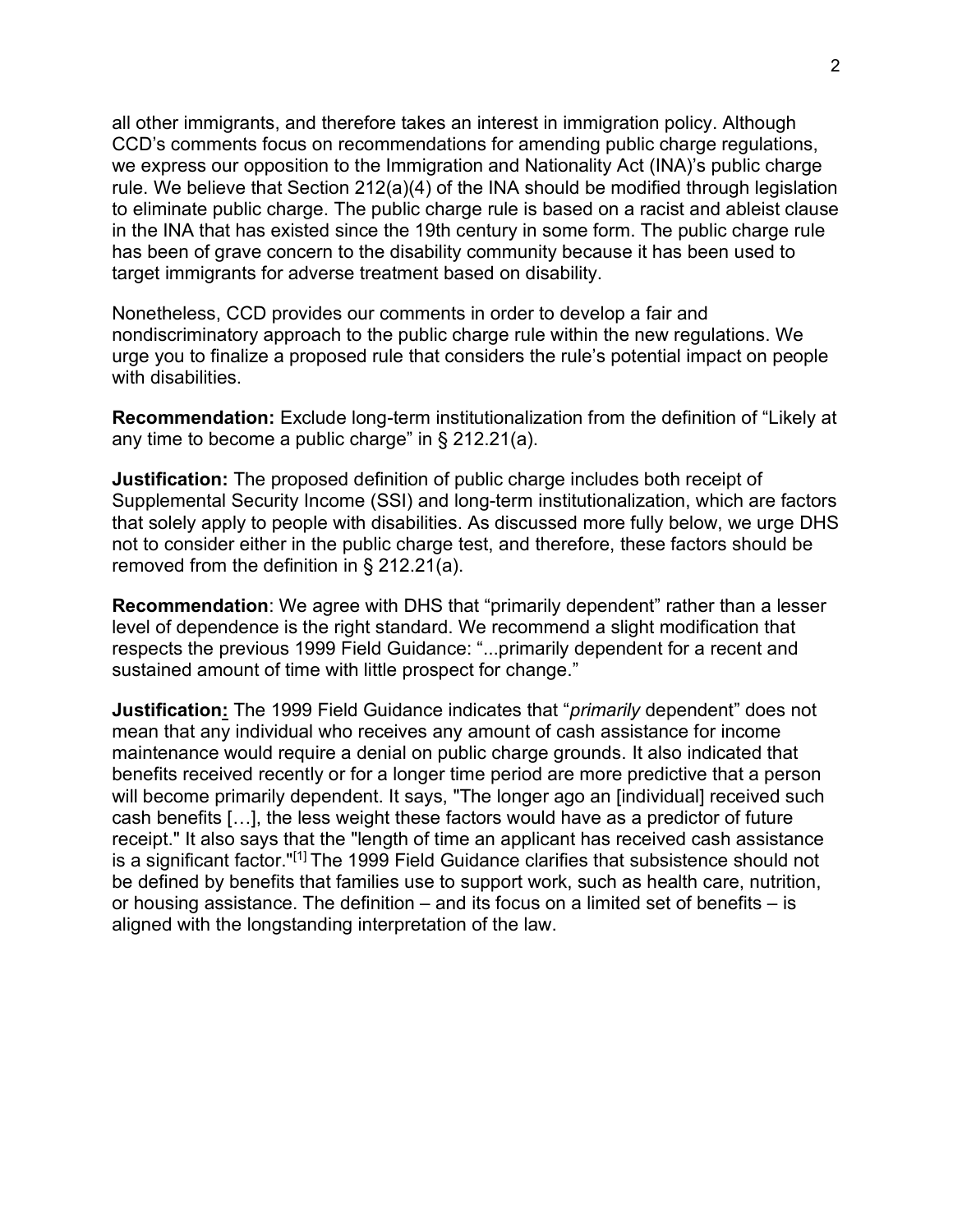Recommendation: We agree that the presence of a disability as defined by Section 504 of the Rehabilitation Act, or any other medical condition is not alone a sufficient basis to determine that a noncitizen is likely at any time to become a public charge, including that the individual is likely to require long-term institutionalization at government expense.

**Justification:** Many disabilities do not impact an individual's health or require extensive medical care, and data from the American Community Survey shows the vast majority of people with disabilities do not use institutional care (available at, https://www.centerondisability.org/ada\_parc/utils/indicators.php?id=1). For many of our constituents the presence of a disability is a life condition, rather than a health condition that requires medical care for a chronic illness.

Moreover, disability is not a subset of health. Many people have disabilities that either do not result in co-occurring illnesses or long-term health-related conditions. For example, people with intellectual and developmental disabilities (IDD) may have any number of co-occurring disabilities or none at all, depending on their specific health circumstances. The presence of IDD is not by itself a health condition and does not necessarily lead to health effects and/or poor health. IDD may be related to the condition of the pregnant person before, during, or after pregnancy, but this is not always the case, nor does it make the presence of IDD a health condition. Moreover, immigration officers are not trained to make disability or health diagnoses and should not assume that people who present with disability have severe health issues. We therefore strongly support DHS' language in the proposed rule and recommend that DHS take specific steps, such as by releasing guidance for US Citizenship and Immigration Services (USCIS), that ensures that the proposed rule's language is properly implemented and that no disability is considered, by itself, relevant to the "health" mandatory factor.

Recommendation: We agree with DHS's proposal that the "[t]he determination of an alien's likelihood of becoming a public charge at any time in the future must be based on the totality of the alien's circumstances." Specifically, we support and recommend that DHS retain the proposed rule's language that an applicant's use of countable benefits and any one statutory factor do not automatically make an individual a public charge. In addition, we recommend explicit language that warns of the degree to which implicit bias and stereotypes about the quality of life of people with significant disabilities could color any assessment of the total circumstances of a disabled person's life, including an undervaluation of that person's education, skills, and present state of health.

**Justification:** It is clear that DHS is limiting the term "totality of the circumstances" to the five statutory factors and the affidavit of support, which the regulation references as those "outlined in paragraph (a) of this section." However, there is little guidance on how those five factors should interrelate. A 2021 study of over 700 practicing physicians in the U.S. revealed that over 82% believed that people with significant disabilities have a worse quality of life than people without disabilities and only 56% strongly agreed that they welcomed patients with disabilities into their practice.[2] Immigration officers are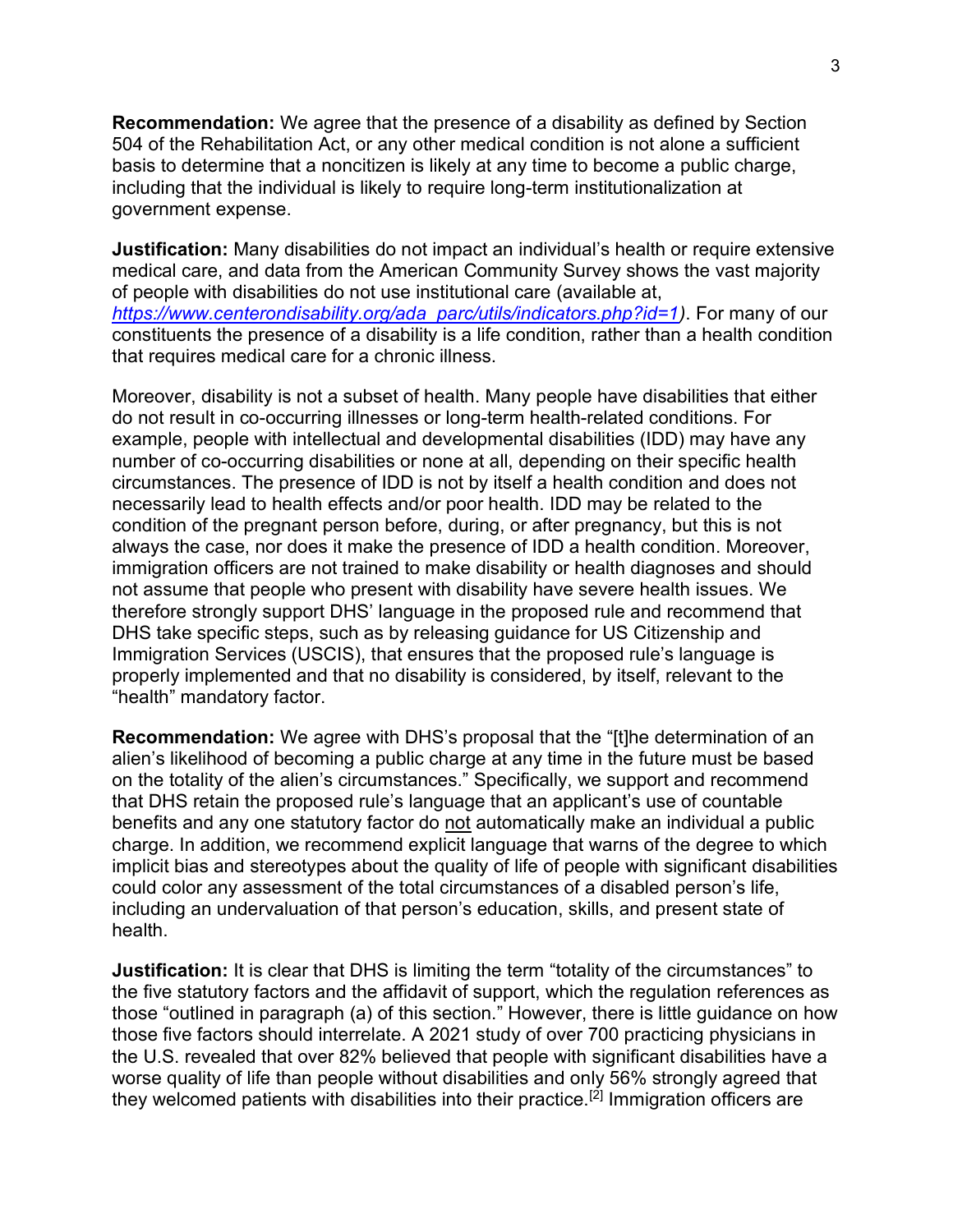highly unlikely to be free of the same implicit biases and assumptions about the life prospects of people with disabilities held by physicians. Many people with disabilities seeking to immigrate to the U.S. have never had the protection of disability nondiscrimination laws or opportunities to achieve educational, family, and career goals. Like others with and without medical needs, a disabled person's capacity to learn, work, and contribute to this country should not be overwhelmed by the assumption that medical needs will necessarily and constantly undermine other factors in the individual's life, including the resourcefulness, skills, and survival instinct needed to seek immigration.

Recommendation: We agree that Medicaid benefits should not be considered, including the provision of home and community based services (HCBS). However, we disagree that long term institutionalization is a suitable exception in determining whether one is likely to become a public charge. If DHS does continue to consider long-term institutionalization, it should not consider such institutionalization, unless, DHS can demonstrate that the individual had a meaningful, affordable, and available option, known to them, to receive HCBS instead of institutionalization; and, that institutionalization is current and has lasted for at least five years.

**Justification:** Including long-term institutionalization at government expense would also discriminate against people with disabilities and older adults. Only people with disabilities and older adults experience long-term institutionalization at government expense as defined by DHS. By considering a public benefit heavily relied upon by people with disabilities and older adults, disability and/or age are adversely considered multiple times as factors in the totality of the circumstances. Because public charge is a forward looking test, it is difficult to provide clear messages to people who need Medicaid that their enrollment for non-institutional purposes now will not be used to indicate that they will rely on Medicaid should they need long-term care in the future.

Excluding Medicaid from consideration is the best way to avoid confusion. Medicaid is the primary payer of long-term care in the U.S. and covers 6 in 10 nursing home residents.[3] Many people living in the U.S. will one day rely on Medicaid for their longterm care needs. Additionally, Medicaid is the primary payer for home and communitybased services (HCBS).[4] HCBS provide many different kinds of services and supports to people with disabilities, including transportation, long term personal care assistant services, long term medical care, support for adaptive functioning and instrumental activities of daily living, and other services critical for life in the broader community. If Medicaid were included, immigrants with disabilities who have used Medicaid for the funding of LTSS, or immigrants who may need HCBS in the future, would be effectively discriminated against for pursuing community living.

Recommendation: We agree that a person institutionalized in violation of federal law should not be subject to the public charge rule.

Justification: In 1999, the Supreme Court in Olmstead v. L.C., 527 U.S. 581 (1999) held that unjustified institutionalization of individuals with disabilities by a public entity is a form of discrimination under the Americans with Disabilities Act and Section 504 of the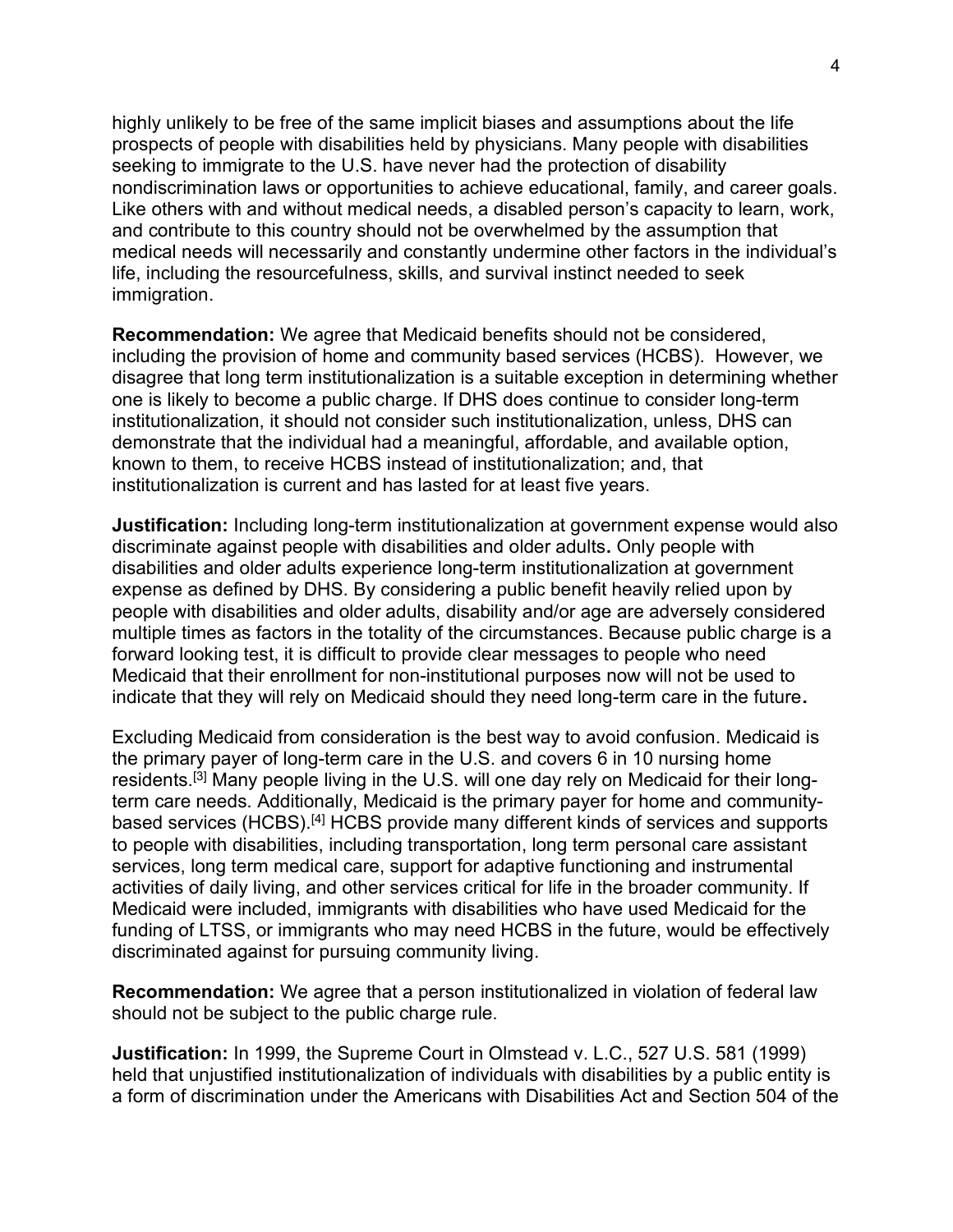Rehabilitation Act. The expansion of HCBS services has enabled many people with disabilities to transition from institutions into independent community living. However, HCBS are state-based and generally underfunded, rendering too many people dependent upon years' long waitlists before they can access such services.[5] Another factor is the lack of access to affordable and accessible housing in a community. Therefore, due to the state-based nature of HCBS funding, a person may wish to receive care in the community via HCBS, but may nonetheless receive care in an institution instead due to underfunding and their position on the waiting list. It is our position that individuals with disabilities should not be penalized based upon how and whether the state chose to pay for their care in community settings.

Recommendation: DHS should also avoid consideration of cash benefit programs that specifically target people with disabilities, such as Supplemental Security Income (SSI). Consideration of such disability-based benefits targets people for adverse consideration on the basis of their disability.

**Justification:** Consistent with DHS' intent to create a public charge rule that does not discriminate on the basis of disability, we recommend that DHS avoid consideration of benefit programs that specifically target people with disabilities, such as SSI. Fundamentally, the primary recipients of SSI are older adults and people with disabilities. Any public charge rule that considers these benefits negatively will therefore have the effect of discriminating on the basis of disability.

Recommendation: We agree that the new rule needs to clarify that only the receipt of specific benefits covered by the rule, only by the noncitizen applying for the immigration benefit, and only where such noncitizen is a named beneficiary would be taken into consideration. By extension, DHS would not consider public benefits received by the noncitizen's relatives (including U.S. citizen children or relatives). DHS and its benefit granting agencies could mitigate this confusion by creating materials in multiple languages and accessible formats ready for states and service providers to use. States and community groups who work directly with families must be given outreach materials suited to their populations and their ways of interacting with their clients. These materials should use language that is accessible to immigrant communities and should be available in multiple languages for communities with limited English proficiency. These materials must communicate key messages about the public charge rule and be available in multiple forms.

**Justification:** We reference but do not repeat here the extensive research cataloged in the comments submitted by the Protecting Immigrant Families coalition demonstrating the chilling effect that the prior Administration's public charge rule has had on immigrants who are eligible for, but have chosen to forgo Medicaid, SNAP and other public benefits. The effects of that policy continued even after it was rescinded by the current Administration. Not only does this chilling effect amount to appalling public policy--encouraging individuals to forgo help with basic nutrition, basic healthcare, and housing during crises events such as a public health emergency--but it also results in needless costs in the form of preventable physical and mental healthcare costs, repeated emergency room visits, hospitalizations, and shelter costs. We have decades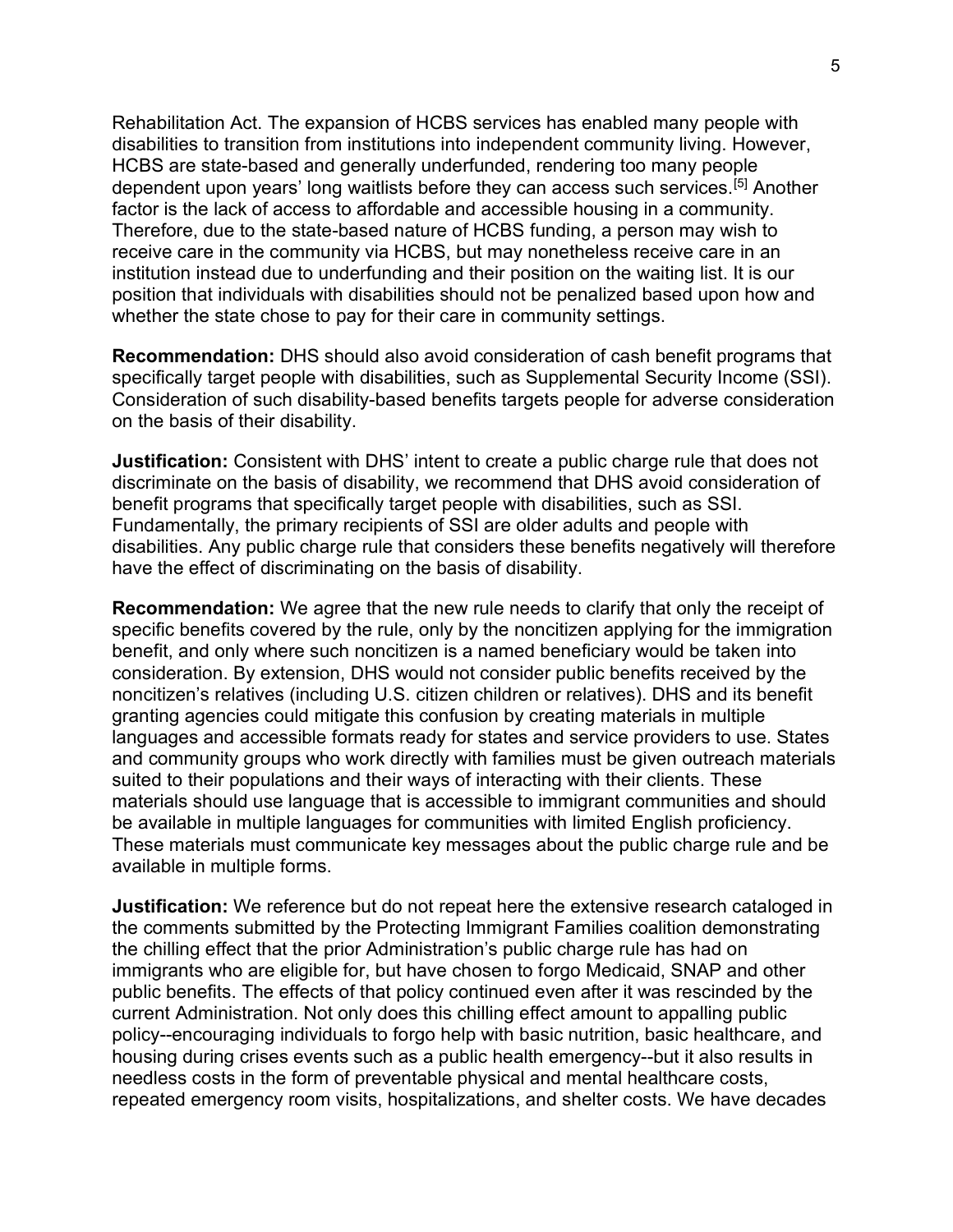of evidence demonstrating that the provision of housing assistance, preventative care, and nutrition assistance saves lives and saves costly crisis and late-stage care. Such assistance is especially critical for people with disabilities who face higher costs of living, a greater likelihood of needing some level of ongoing healthcare need, and barriers to full employment and just compensation. The continuation of the COVID-19 pandemic makes these public policy concerns even more significant. Discouraging eligible individuals from seeking needed help with housing, food and medical care increases their risk of infection and death. Further, it results in more individuals filling hospital beds at a time when resources are scarce in many places; we can ill afford to continue that policy. DHS should do everything in its power to ensure that eligible immigrants are encouraged to apply for benefits and that the public charge rule is sufficiently narrowed so that it ceases to serve as a significant deterrent to individuals seeking benefits to which they are entitled.

CCD again thanks DHS for the opportunity to comment on its proposed rule. We will continue to engage and submit comments on DHS' application of immigration laws and their impact on people with disabilities.

Sincerely,

Access Ready American Association of People with Disabilities American Occupational Therapy Association (AOTA) Association of People Supporting Employment First (APSE) Autistic Self Advocacy Network Autism Society of America Autistic Women & Nonbinary Network (AWN) Bazelon Center for Mental Health Law Caring Across Generations Center for Medicare Advocacy Center for Public Representation **CommunicationFIRST** Disability Rights Education and Defense Fund **Easterseals** Epilepsy Foundation Justice in Aging Muscular Dystrophy Association National Association of Councils on Developmental Disabilities National Center for Learning Disabilities National Center for Parent Leadership, Advocacy, and Community Empowerment (National PLACE) National Consumer Law Center (on behalf of its low-income clients) National Women's Law Center